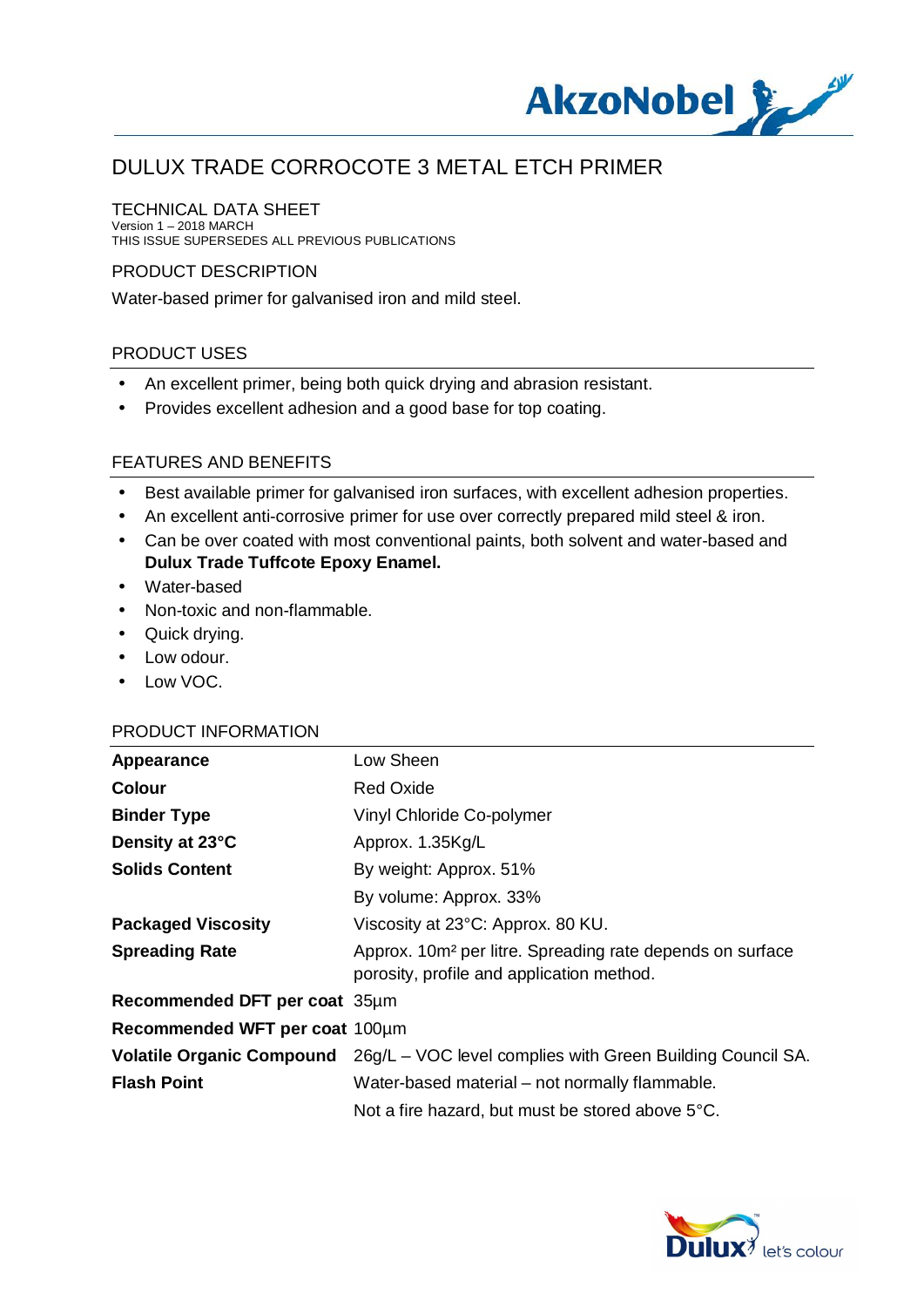

## APPLICATION INFORMATION

| Mixing                                | Stir until homogeneous with a flat paddle.                                                                                                                                                                                               |
|---------------------------------------|------------------------------------------------------------------------------------------------------------------------------------------------------------------------------------------------------------------------------------------|
| <b>Application Surface conditions</b> | Surface Temperature between 10 - 35°C. Relative Humidity<br>between 10 - 85 % OR 2°C above dew point minimum.                                                                                                                            |
| Application methods                   | Airless spray. Thin up to 5% by volume with potable water in<br>hot windy weather, otherwise use as supplied after thorough<br>stirring. Use a 0,32mm orifice with angle to suit the work<br>piece.                                      |
|                                       | Air (conventional) spray. Thin up to 10% by volume with<br>potable water.                                                                                                                                                                |
|                                       | <b>Brush and Roller</b> - Two coats are recommended                                                                                                                                                                                      |
| Thinner                               | Thinning not recommended. Ready for use after thorough<br>stirring. Potable water if required for spraying to maximum<br>of 5% of product volume.<br>*Note if diluted multiple coats will be required to achieve                         |
|                                       | the required 35µm total dry film thickness.                                                                                                                                                                                              |
| <b>Drying Time</b>                    | Touch dry 1 hour at 23°C.                                                                                                                                                                                                                |
| <b>Recoating Time</b>                 | 4 Hours for water-based top coats.<br>24 hours for conventional solvent-based top coats.<br>48 Hours for Dulux Trade Tuffcote Epoxy Enamel                                                                                               |
| Cleaning of equipment                 | After use, remove as much product as possible, and then<br>clean immediately with water.                                                                                                                                                 |
| <b>Substrates</b>                     | Suitable for correctly prepared galvanised iron, mild steel &<br>iron, and non-ferrous metals.                                                                                                                                           |
| Precautions:                          | Do not apply during cold (below $5^{\circ}$ C) or if the temperature is<br>liable to fall below 5°C during the 4 hours following<br>application, or wet weather.                                                                         |
|                                       | Do not apply over rusty unprepared metal surfaces.                                                                                                                                                                                       |
|                                       | Quick drying - avoid application to very hot surfaces.                                                                                                                                                                                   |
|                                       | Not suitable for use where surface temperatures exceed<br>65°C. Thus may not be used as a primer under Dulux<br>Roofguard, Rockgrip Acrylic Roof or Maxicover Roof<br>Cover.                                                             |
|                                       | Not designed to withstand natural weathering. Overcoat<br>within one week particularly in a marine atmosphere.                                                                                                                           |
| <b>Coats Required</b>                 | Apply one or two coats Dulux Trade Corrocote 3 Metal<br>Etch Primer, depending on the severity of the conditions to<br>achieve a continuous closed film and solid colour. Two coats<br>are recommended for brush and roller application. |

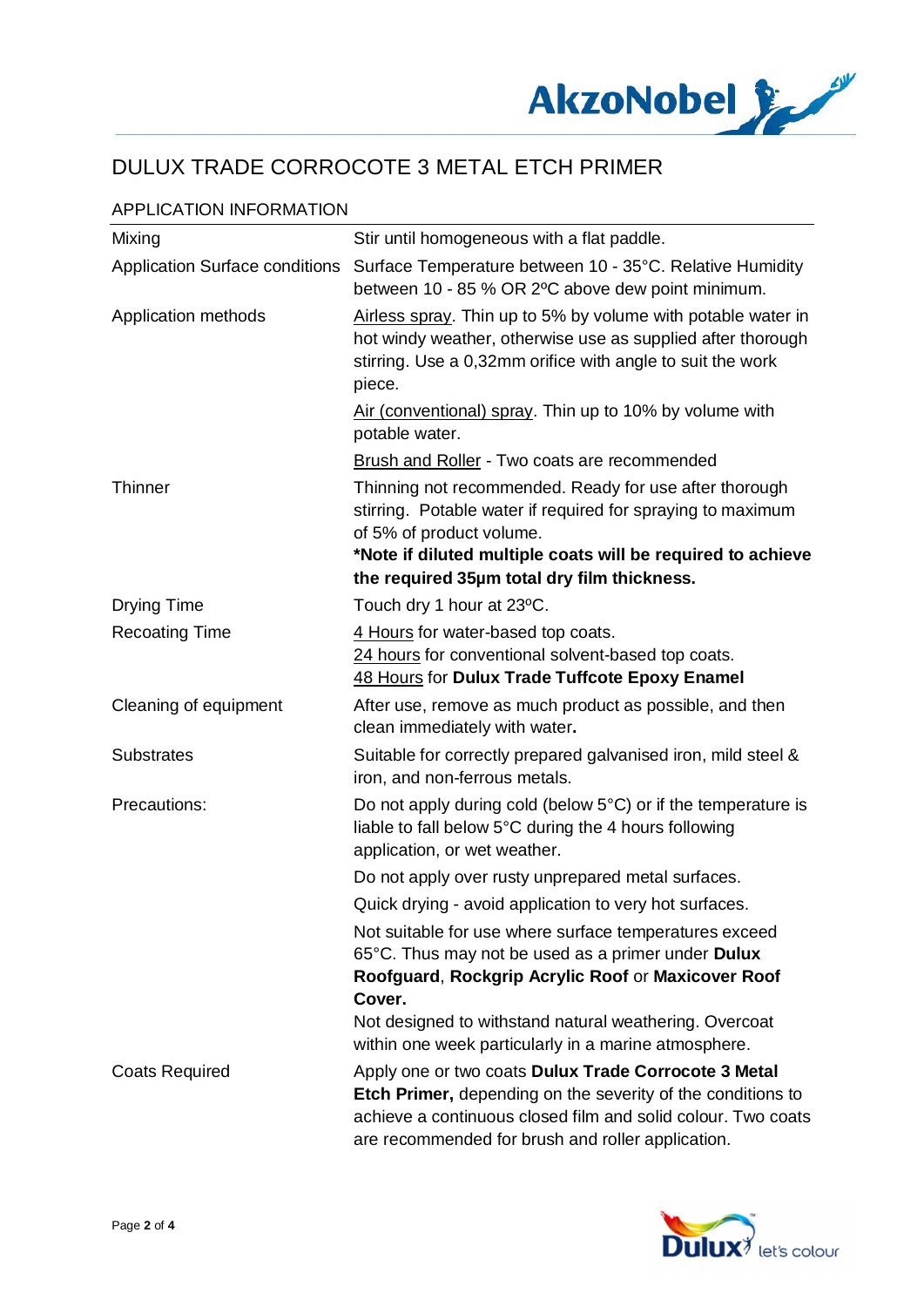

## APPLICATION INFORMATION

| <b>Top Coating</b> | Can be over coated with most conventional used topcoats -<br>Solvent and Water-Based paints and Dulux Trade Tuffcote<br><b>Epoxy Enamel. *See Recoating Time for cuing period</b> |
|--------------------|-----------------------------------------------------------------------------------------------------------------------------------------------------------------------------------|
|                    | before over-coating with the respective topcoats.<br>Suitable as a tie coat between otherwise incompatible                                                                        |
|                    | primers and topcoats, e.g.: between Inorganic Zinc primers<br>and alkyd or vinyl topcoats.                                                                                        |

### SURFACE PREPARATION

Ensure that surfaces are sound and free from rust dust, oil, grease, dirt, and debris. Surfaces must be thoroughly dry.

#### NEW SURFACES

#### **Mild Steel and Iron (Finishing with Conventional Coatings)**

- Inspect shop-primer thoroughly for damage by installation. All rust, scale and dirt must be removed by scraping or with steel wire brushes, and then thoroughly sanded with medium grit sandpaper, finishing with fine grit sandpaper - down to a bright metal finish.
- Ensure that the sanded areas are dry and free of grease and dust. A solvent wash (rags dipped in lacquer thinner) may be used. Change the rags frequently. Allow drying.
- Apply one or two coats **Dulux Trade Corrocote 3 Metal Etch Primer**, depending on the severity of the conditions. Two coats are preferred for coastal conditions.
- For best paint system performance follow primer with **Dulux Trade Universal Undercoat** or **Dulux Universal Undercoat** before applying the selected finishing coat.

## **Mild Steel and Iron - Interior (Finishing with Dulux Trade Tuffcote Water-Based Epoxy Enamel)**

- Remove all shop-primer and corrosion mill scale and rust by abrasion blasting cleaning to Sa2½.minimum standard. Hand cleaning is not recommended.
- Wet grit blasting may be used but should be followed by a light dry blast unless an inhibitor is added to the water.
- Ensure that the blasted areas are dry and free of grease and dust. A solvent wash (rags dipped in lacquer thinner) may be used. Change the rags frequently and allow drying.
- Apply one or two coats **Dulux Trade Corrocote 3 Metal Etch Primer**, depending on the severity of the conditions. Two coats are preferred for coastal conditions.
- Allow 48 hour curing time before over coating with **Dulux Trade Tuffcote Epoxy Enamel.**